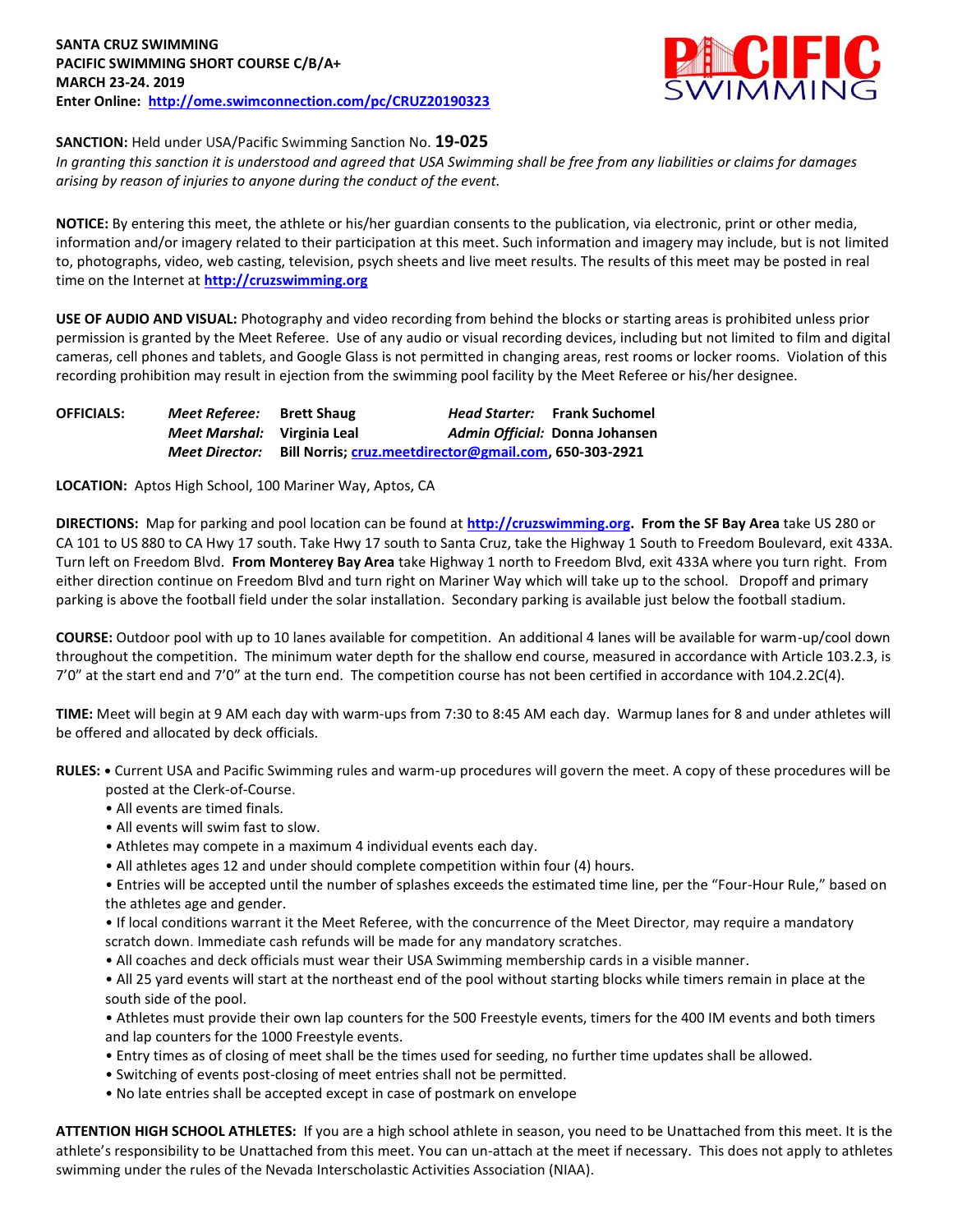**UNACCOMPANIED ATHLETES:** Any USA-S athlete-member competing at the meet must be accompanied by a USA Swimming member-coach for the purposes of athlete supervision during warm-up, competition and warm-down. If a coach-member of the athlete's USA-S Club does not attend the meet to serve in said supervisory capacity, it is the responsibility of the athlete or the athlete's legal guardian to arrange for supervision by a USA-S member-coach. The Meet Director or Meet Referee may assist the athlete in making arrangements for such supervision; however, it is recommended that such arrangements be made in advance of the meet by the athlete's USA-S Club Member-Coach.

**RACING STARTS:** Athletes must be certified by a USA-S member-coach as being proficient in performing a racing start, or must start the race in the water. It is the responsibility of the athlete or the athlete's legal guardian to ensure compliance with this requirement.

**RESTRICTIONS:** • Smoking and the use of other tobacco products is prohibited on the pool deck, in the locker rooms, in spectator

- seating, on standing areas and in all areas used by athletes, during the meet and during warm-up periods.
- Sale and use of alcoholic beverages is prohibited in all areas of the meet venue.
- No glass containers are allowed in the meet venue.
- No propane heater is permitted except for snack bar/meet operations.
- All shelters must be properly secured.
- Changing into or out of swimsuits other than in locker rooms or other designated areas is prohibited.

• Destructive devices, to include but not limited to, explosive devices and equipment, firearms (open or concealed), blades, knives, mace, stun guns and blunt objects are strictly prohibited in the swimming facility and its surrounding areas. If observed, the Meet Referee or his/her designee may ask that these devices be stored safely away from the public or removed from the facility. Noncompliance may result in the reporting to law enforcement authorities and ejection from the facility. Law enforcement officers (LEO) are exempt per applicable laws.

• PLEASE DO NOT BRING YOUR DOGS TO THIS MEET. No animals are allowed in any area of the meet venue (which includes the parking lots) except service animals wearing a service animal vest and actually working to assist a disabled person. Even service animals who are not behaving properly (barking, jumping and the like) will be asked to leave the meet venue. • Operation of a drone, or any other flying apparatus, is prohibited over the venue (pools, athlete/coach areas, spectator areas and open ceiling locker rooms) any time athletes, coaches, officials and/or spectators are present.

• For safety and accessibility reasons the entire pool deck must be cleared of non-coach tents, chairs, blankets, etc. All setup is intended to be located on the basketball courts between the pool and the football field.

**ELIGIBILITY:** • Athletes must be current members of USA-S and enter their name and registration number on the meet entry card as they are shown on their Registration Card. If this is not done, it may be difficult to match the athlete with the registration and times database. The meet host will check all athlete registrations against the SWIMS database and if not found to be registered, the Meet Director shall accept the registration at the meet (a \$10 surcharge will be added to the regular registration fee). Duplicate registrations will be refunded by mail.

• Athletes in the "A" Division must have met at least the listed USA-S Motivational "A" time standard. Athletes in the "B" Division must have met at least the listed "B" time standard. All entry times slower than the listed "B" time standard will be in the "C" Division.

 **•** Entries with "NO TIME" will be ACCEPTED with the following exceptions:

- **- 500 Free events** will utilize athlete's times for 200 Free for entry and seeding. Athletes must have met the 200 Free time standard listed in the event table for entry in the 500 Free. Times will be verified. Entries that do not meet the time standard requirement will be scratched with no refunds or alternate events offered.
- **- 1000 Free events** will utilize athlete's times for 500 Free for entry and seeding. Athletes must have met the 200 Free time standard listed in the event table for entry in the 1000 Free. Times will be verified. Entries that do not meet the time standard requirement will be scratched with no refunds or alternate events offered.
- **- 400 I.M. events** will utilize athlete's times for 200 I.M. for entry and seeding. Athletes must have met the 200 I.M. time standard listed in the event table for entry in the 400 I.M. Times will be verified. Entries that do not meet the time standard requirement will be scratched with no refunds or alternate events offered.

• Entry times submitted for this meet may be checked against a computer database and may be changed in accordance with Pacific Swimming Entry Time Verification Procedures.

• Disabled athletes are welcome to attend this meet and should contact the Meet Director or Meet Referee regarding any special accommodations on entry times and seeding per Pacific Swimming policy.

• Athletes 19 years of age and over may compete in the meet for time only, no awards. Such athletes must have met standards for the 17-18 age group.

• The athlete's age will be the age of the athlete on the first day of the meet.

**ENTRY PRIORITY:** Zone 1 South (Z1S) entries postmarked by Monday, March 4, 2019 or entered online by 11:59 p.m. Monday, March 4, 2019 will be given priority acceptance. All entries from Zone 1 South, all other Pacific LSC zones, and other LSC's either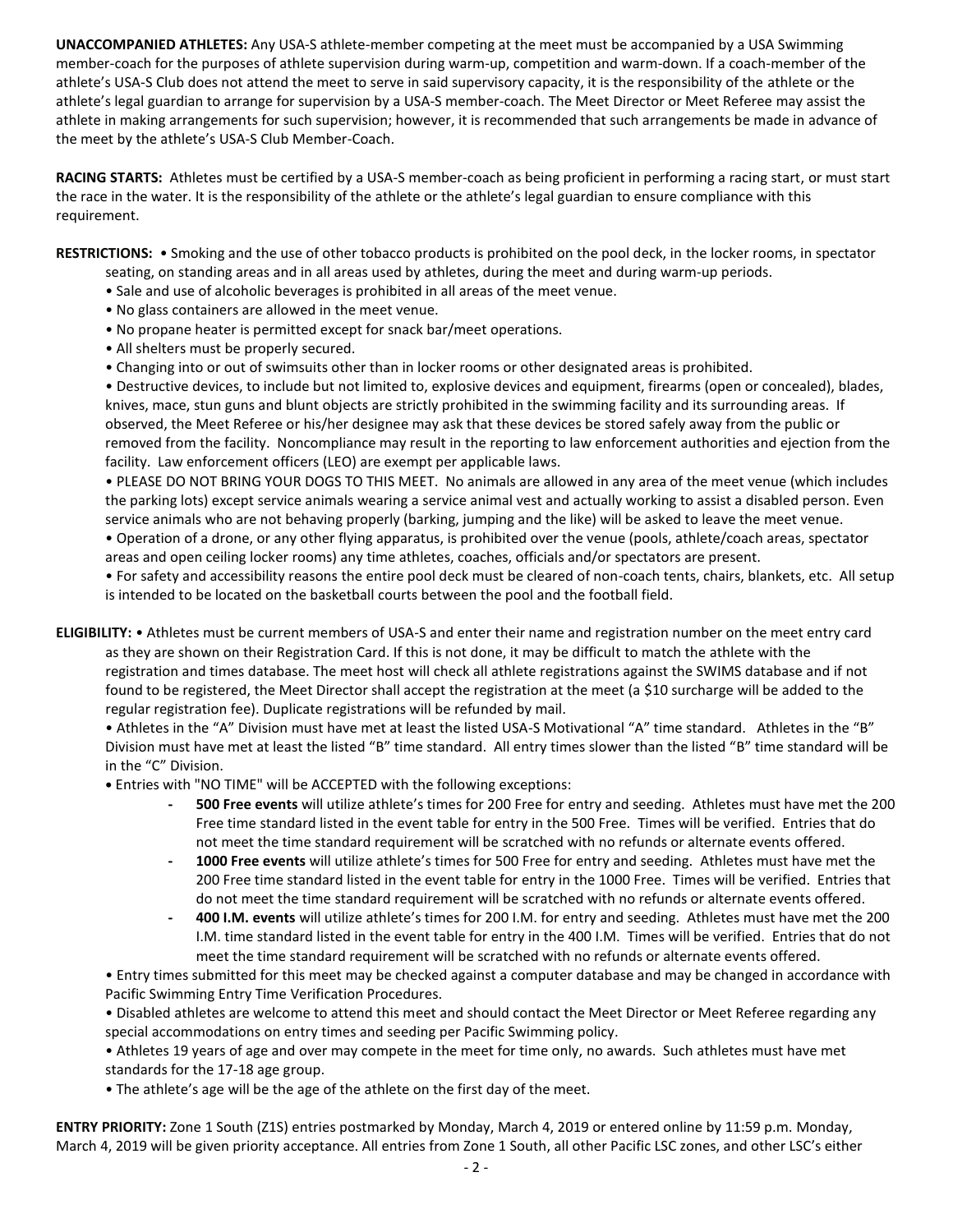postmarked by Monday, March 11, 2019, entered online by 11:59 p.m. Wednesday, March 13, 2019 or hand delivered by 5:00 p.m. Wednesday, March 13, 2019 will be considered in the order that they were received or until meet cap is reached.

**ENTRY FEES:** \$4.00 per event plus an \$8.00 participation fee per athlete. Entries will be rejected if payment is not sent at time of request. No refunds will be made, except mandatory scratch downs.

**ONLINE ENTRIES:** To enter online go to **<http://ome.swimconnection.com/pc/CRUZ20190323>** to receive an immediate entry confirmation. This method requires payment by credit card. Swim Connection, LLC charges a processing fee for this service, equal to \$1 per athlete plus 5% of the total Entry Fees. Please note that the processing fee is a separate fee from the Entry Fees. If you do not wish to pay the processing fee, enter the meet using a mail entry. Entering online is a convenience, is completely voluntary, and is in no way required or expected of an athlete by Pacific Swimming. Online entries will be accepted through Wednesday, March 13, 2019

**MAILED OR HAND DELIVERED ENTRIES**: Entries must be on the attached consolidated entry form. Forms must be filled out completely and printed clearly with swimmer's best time. Entries must be postmarked by midnight, Monday, March 11, 2019 or hand delivered by 5:00 p.m. Wednesday, March 13, 2019. No late entries will be accepted. Requests for confirmation of receipt of entries should include a self-addressed envelope.

**Make check payable to**: Santa Cruz Swimming

| <b>Mail entries to:</b> Bill Norris |                          | Hand deliver entries to: | <b>Bill Norris</b>              |
|-------------------------------------|--------------------------|--------------------------|---------------------------------|
|                                     | <b>Swim Meet Entries</b> |                          | Leave at Front Desk of Business |
|                                     | P.O. Box 1616            |                          | 345 Encinal Street              |
|                                     | Soquel, CA 95073         |                          | Santa Cruz, CA 95073            |

**CHECK-IN:** The meet will be deck seeded. Athletes must check-in at the Clerk-of-Course. No event shall be closed more than 30 minutes before the scheduled start of the session. Close of check-in for all individual events shall be no more than 60 minutes before the estimated time of the start of the first heat of the event. Athletes who do not check in will not be seeded and will not be allowed to compete in that event.

**SCRATCHES:** Any athletes not reporting for or competing in an individual timed final event that they have checked in for shall not be penalized.

**AWARDS:** Awards will be given to top 8 finishers in the following age groups in each division (C, B, A): 8&u, 9-10, 11-12, 13-14, 15-16 and 17-18 age groups. "A" medals will be awarded to athletes achieving a new USA-S "A" time regardless of place achieved in event. No awards will be given to athletes age 19 years or older. All Individual awards must be picked up at the meet. No awards will be mailed or distributed after the meet.

**ADMISSION:** Free.

**SNACK BAR & HOSPITALITY:** A snack bar will be available throughout the competition. Coaches and working deck officials will be provided lunch. Hospitality will serve refreshments to timers and volunteers.

**MISCELLANEOUS:** No overnight parking is allowed. Facilities will not be provided after meet hours

|           | Saturday March 23, 2019 |                |            | Sunday March 24, 2019 |                 |                |                    |  |  |
|-----------|-------------------------|----------------|------------|-----------------------|-----------------|----------------|--------------------|--|--|
| 8 & UN    | $9 - 10$<br>$11 - 12$   |                | 13 & UP    | 8 & UN                | $9 - 10$        | $11 - 12$      | <b>13 &amp; UP</b> |  |  |
| 25 Free   | 200 Free                | 200 Free       | 500 Free   | 25 Free               | <b>500 Free</b> | 500 Free       | 200 Free           |  |  |
| 50 Fly    | 50 Fly                  | <b>200 Fly</b> | $200$ fly  | $100$ Fly             | <b>100 Flv</b>  | <b>100 Flv</b> | <b>100 Fly</b>     |  |  |
| 25 Fly    | 50 Breast               | 50 Fly         | 200 Breast | 100 Breast            | 100 Breast      | 100 Breast     | 100 Breast         |  |  |
| 50 Breast | 100 Back                | 200 Breast     | 100 Back   | 25 Breast             | 50 Back         | 200 Back       | 200 Back           |  |  |
| 100 Back  | 50 Free                 | 50 Breast      | 100 Free   | 50 Back               | 100 Free        | 50 Back        | 50 Free            |  |  |
| 25 Back   | 100 IM                  | 100 Back       | 400 IM     | 25 Back               | 200 IM          | 100 Free       | 200 IM             |  |  |
| 50 Free   |                         | 50 Free        |            | 100 Free              |                 | 200 IM         | 1000 Free          |  |  |
| 100 IM    |                         | 100 IM         |            |                       |                 | 1000 Free      |                    |  |  |
|           |                         | 400 IM         |            |                       |                 |                |                    |  |  |

## **EVENT SUMMARY**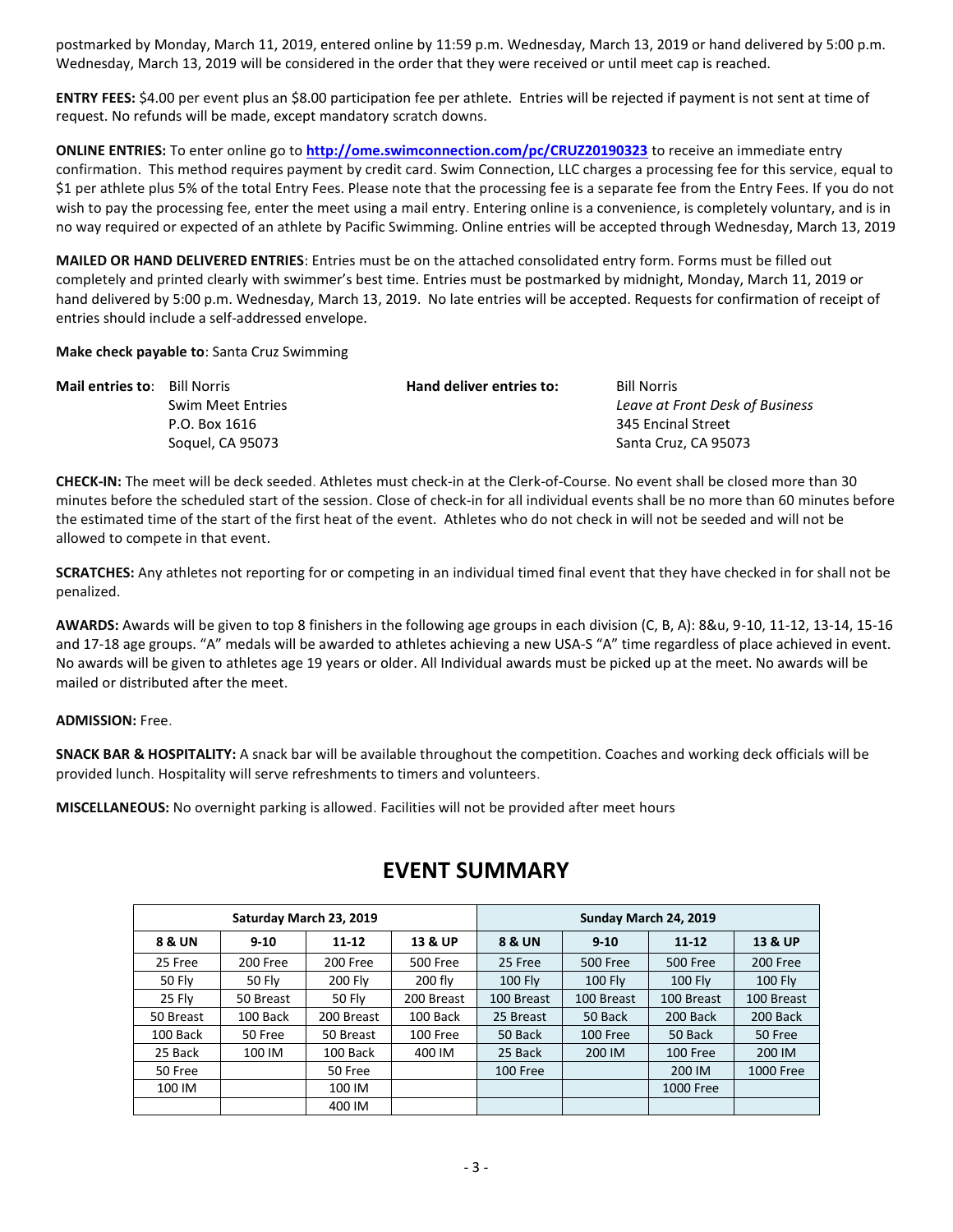## **EVENTS**

|                                                                 |                | Saturday March 23, 2019 |                       |                                | Sunday March 24, 2019          |                               |                       |                              |                        |  |  |  |
|-----------------------------------------------------------------|----------------|-------------------------|-----------------------|--------------------------------|--------------------------------|-------------------------------|-----------------------|------------------------------|------------------------|--|--|--|
|                                                                 |                | Warm-up 7:30-8:45       |                       |                                | Warm-up 7:30-8:45              |                               |                       |                              |                        |  |  |  |
| <b>Girls</b><br><b>Time</b><br><b>EVENT#</b><br><b>Standard</b> |                | <b>EVENT</b>            | Boys<br><b>EVENT#</b> | <b>Time</b><br><b>Standard</b> | <b>Time</b><br><b>Standard</b> | <b>Girls</b><br><b>EVENT#</b> | <b>EVENT</b>          | <b>Boys</b><br><b>EVENT#</b> | <b>Time</b><br>Standar |  |  |  |
| 2:33.19                                                         | $\mathbf{1}$   | 13 & Up 500 Free        | $\overline{2}$        | 2:22.99                        | 3:19.19                        | 31                            | 9 - 12 500 Free       | 32                           | 3:06.69                |  |  |  |
|                                                                 | 3              | 9 - 12 200 Free         | 4                     |                                |                                | 33                            | 13 & Up 200 Free      | 34                           |                        |  |  |  |
|                                                                 | 5              | 8 & Under 25 Free       | 6                     |                                |                                | 35                            | 8 & Under 25 Free     | 36                           |                        |  |  |  |
|                                                                 | $\overline{7}$ | 11 & Up 200 Fly         | 8                     |                                |                                | 37                            | 13 & Up 100 Fly       | 38                           |                        |  |  |  |
|                                                                 | 9              | 12 & Under 50 Fly       | 10                    |                                |                                | 39                            | 12 & Under 100 Fly    | 40                           |                        |  |  |  |
|                                                                 | 11             | 8 & Under 25 Fly        | 12                    |                                |                                | 41                            | 13 & Up 100 Breast    | 42                           |                        |  |  |  |
|                                                                 | 13             | 11 & Up 200 Breast      | 14                    |                                |                                | 43                            | 12 & Under 100 Breast | 44                           |                        |  |  |  |
|                                                                 | 15             | 12 & Under 50 Breast    | 16                    |                                |                                | 45                            | 8 & Under 25 Breast   | 46                           |                        |  |  |  |
|                                                                 | 17             | 13 & up 100 Back        | 18                    |                                |                                | 47                            | 11 & Up 200 Back      | 48                           |                        |  |  |  |
|                                                                 | 19             | 12 & Under 100 Back     | 20                    |                                |                                | 49                            | 12 & Under 50 Back    | 50                           |                        |  |  |  |
|                                                                 | 21             | 8 & Under 25 Back       | 22                    |                                |                                | 51                            | 8 & Under 25 Back     | 52                           |                        |  |  |  |
|                                                                 | 23             | 12 & Under 50 Free      | 24                    |                                |                                | 53                            | 12 & Under 100 Free   | 54                           |                        |  |  |  |
|                                                                 | 25             | 13 & Up 100 Free        | 26                    |                                |                                | 55                            | 13 & Up 50 Free       | 56                           |                        |  |  |  |
|                                                                 | 27             | 12 & Under 100 I.M.     | 28                    |                                |                                | 57                            | 9 - 12 200 IM         | 58                           |                        |  |  |  |
| 3:00.69                                                         | 29             | 11 & Up 400 IM          | 30                    | 2:57.59                        |                                | 59                            | 13 & Up 200 IM        | 60                           |                        |  |  |  |

| urday March 23, 2019 |                              |                                |                   | Sunday March 24, 2019          |                                        |                       |                              |                                |  |  |  |
|----------------------|------------------------------|--------------------------------|-------------------|--------------------------------|----------------------------------------|-----------------------|------------------------------|--------------------------------|--|--|--|
| Warm-up 7:30-8:45    |                              |                                | Warm-up 7:30-8:45 |                                |                                        |                       |                              |                                |  |  |  |
| <b>EVENT</b>         | <b>Boys</b><br><b>EVENT#</b> | <b>Time</b><br><b>Standard</b> |                   | <b>Time</b><br><b>Standard</b> | Girls<br><b>EVENT</b><br><b>EVENT#</b> |                       | <b>Boys</b><br><b>EVENT#</b> | <b>Time</b><br><b>Standard</b> |  |  |  |
| 13 & Up 500 Free     | $\overline{2}$               | 2:22.99                        |                   | 3:19.19                        | 31                                     | 9 - 12 500 Free       | 32                           | 3:06.69                        |  |  |  |
| 9 - 12 200 Free      | 4                            |                                |                   |                                | 33                                     | 13 & Up 200 Free      | 34                           |                                |  |  |  |
| 8 & Under 25 Free    | 6                            |                                |                   |                                | 35                                     | 8 & Under 25 Free     | 36                           |                                |  |  |  |
| 11 & Up 200 Fly      | 8                            |                                |                   |                                | 37                                     | 13 & Up 100 Fly       | 38                           |                                |  |  |  |
| 12 & Under 50 Fly    | 10                           |                                |                   |                                | 39                                     | 12 & Under 100 Fly    | 40                           |                                |  |  |  |
| 8 & Under 25 Fly     | 12                           |                                |                   |                                | 41                                     | 13 & Up 100 Breast    | 42                           |                                |  |  |  |
| 11 & Up 200 Breast   | 14                           |                                |                   |                                | 43                                     | 12 & Under 100 Breast | 44                           |                                |  |  |  |
| 2 & Under 50 Breast  | 16                           |                                |                   |                                | 45                                     | 8 & Under 25 Breast   | 46                           |                                |  |  |  |
| 13 & up 100 Back     | 18                           |                                |                   |                                | 47                                     | 11 & Up 200 Back      | 48                           |                                |  |  |  |
| 2 & Under 100 Back   | 20                           |                                |                   |                                | 49                                     | 12 & Under 50 Back    | 50                           |                                |  |  |  |
| 8 & Under 25 Back    | 22                           |                                |                   |                                | 51                                     | 8 & Under 25 Back     | 52                           |                                |  |  |  |
| 12 & Under 50 Free   | 24                           |                                |                   |                                | 53                                     | 12 & Under 100 Free   | 54                           |                                |  |  |  |
| 13 & Up 100 Free     | 26                           |                                |                   |                                | 55                                     | 13 & Up 50 Free       | 56                           |                                |  |  |  |
| 12 & Under 100 I.M.  | 28                           |                                |                   |                                | 57                                     | 9 - 12 200 IM         | 58                           |                                |  |  |  |
| 11 & Up 400 IM       | 30                           | 2:57.59                        |                   |                                | 59                                     | 13 & Up 200 IM        | 60                           |                                |  |  |  |
|                      |                              |                                |                   | 7:09.09                        | 61                                     | 11 & Up 1000 Free     | 62                           | 6:57.29                        |  |  |  |

Athletes must provide their own lap counters for the 500 Freestyle events, timers for the 400 IM events and both timers and lap counters for the 1000 Freestyle events.

500 Free events will utilize athlete's times for 200 Free for entry and seeding. Athletes must have met the 200 Free time standard listed in the event table for entry in the 500 Free.

1000 Free events will utilize athlete's times for 500 Free for entry and seeding. Athletes must have met the 500 Free time standard listed in the event table for entry in the 1000 Free.

400 I.M. events will utilize athlete's times for 200 I.M. for entry and seeding. Athletes must have met the 200 I.M. time standard listed in the event table for entry in the 400 I.M.

All 25 yard events will start at the north east end of the pool without starting blocks while timers remain in place at the south side of the pool.